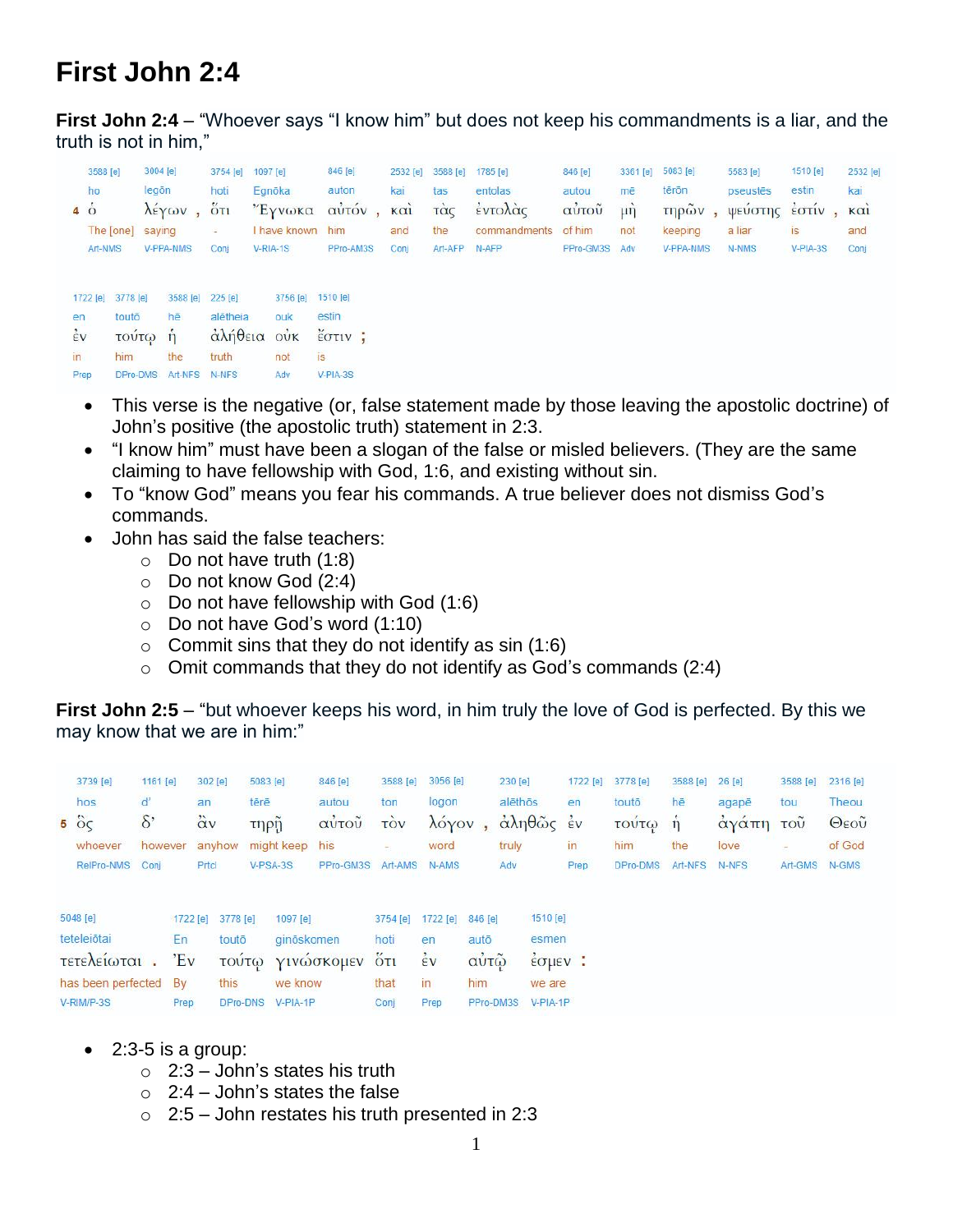- 2:5 is John's words confirming his readers that they can be assured they are in him.
- Notice that "God's commands" in 2:3 are now identified as "God's word." This includes:
	- o obeying God's commands
	- o believing God's promises
		- Note: to be able to obey and receive promises we have to be able to identify sin.
- What does the "love of God" refer to?
	- $\circ$  God's love for man (as in 4:9)
	- $\circ$  Man's love for God (as in 2:15 and 5:3)
		- Our love for God is a reflection of God's love for us
		- Our keeping (obeying, believing) God's word would be an indication of our love for God.
	- o God's kind of love
	- o Is "love of God" a parallel with "knowledge of God" found in 2:3?
- All three are possibilities
- "Truly" indicates this is a reality or a real possibility. Not a vain claim made by those who do not know God, love his word or have fellowship with him.
- "Made complete" refers to "entire" and "mature." So, a mature Christian would have perfect love.
	- o Yet, there is always room for growth. So, perfect love does not mean finished growing
	- o And, we are still sinners. So, perfect love would not be perfectly sinless. Which means according to 1:8 perfect love would not be able to claim sinlessness.
- "This" is not clear if it:
	- o points back to:
		- $\blacksquare$  keeping his word
		- experiencing fullness of love (This would make 2:6 a restatement of 2:5a)
	- $\circ$  points forward to 2:6:
		- $\blacksquare$  living in him
		- walking as Jesus did

## **First John 2:6** – "whoever says he abides in him ought to walk in the same way in which he walked."

| 3588 [e]<br>ho<br>$6\acute{o}$ | の中につきになる。<br>3004 [e]<br>legōn      | 1722 [e]<br>en<br>$\frac{1}{2}v$ | <b>Voltage Cardial</b><br>846 [e]<br>autō<br>αὐτῷ | 3306 [e]<br>menein<br>μένειν | 3784 [e]<br>opheilei<br><b>O</b> φείλει | 2531 [e]<br>kathōs | 1565 [e]<br>ekeinos | 4043 [e]<br>periepatēsen<br>καθώς έκείνος περιεπάτησεν | 2532 [e]<br>kai     | 846 [e]<br>autos                    | <b>Production Product</b><br>3779 [e]<br>houtos<br>ούτως |
|--------------------------------|-------------------------------------|----------------------------------|---------------------------------------------------|------------------------------|-----------------------------------------|--------------------|---------------------|--------------------------------------------------------|---------------------|-------------------------------------|----------------------------------------------------------|
| The [one]<br>Art-NMS           | λέγων<br>claiming<br>V-PPA-NMS Prep | in                               | him<br>PPro-DM3S                                  | to abide<br>V-PNA            | ought<br>V-PIA-3S                       | even as<br>Adv     | he<br>DPro-NMS      | have walked<br>$V-AIA-3S$                              | KCl<br>also<br>Conj | αυτος<br>himself [was]<br>PPro-NM3S | in the same way<br>Adv                                   |
| 4043 [e]<br>peripatein         |                                     |                                  |                                                   |                              |                                         |                    |                     |                                                        |                     |                                     |                                                          |